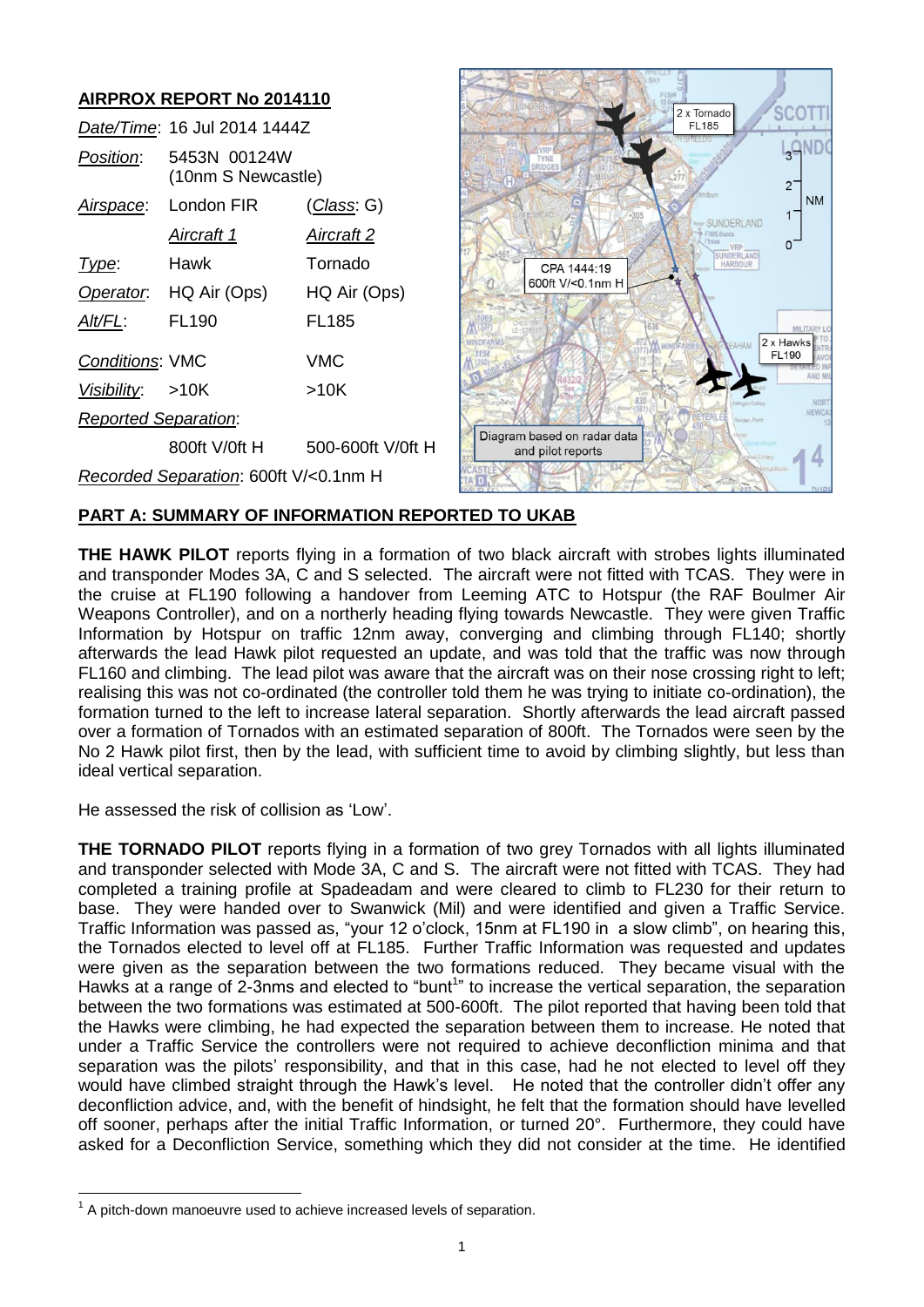that, in his opinion, whilst nobody broke any rules in this instance, a pertinent lesson is, if in doubt take a Deconfliction Service early.

He assessed the risk of collision as 'Medium'.

**THE SWANWICK (MIL) CONTROLLER** reports being the NE Tac controller and had just called for a planner due to rising traffic levels. The Tornado formation was handed over in the climb to FL230 under a Traffic Service. He gave Traffic Information on conflicting traffic in the opposite direction at a range of 15nm, passing FL187 in a slow climb. As the aircraft got closer he updated the Traffic Information as "12 o'clock, 8nm opposite direction at FL190", to which the Tornado pilot replied that they would level off at FL185. As this would provide 500ft separation against the conflicting traffic, he considered this to be sufficient separation and that further advice was not warranted. Traffic Information was passed again at 3nm and again the level was given as FL 190. The aircraft passed each other with 500-600ft separation indicated on Mode C. Once clear of the traffic the lead Tornado pilot asked whether the conflicting traffic had been at FL190, this was confirmed and the Tornados continued their transit back to base.

He perceived the severity of the incident as 'None'.

**THE ASACS WEAPONS CONTROLLER** reports receiving a handover of the Hawks who were climbing to FL190 and tracking north. A pair of Tornados which were known to have just been operating on Spadeadam range were observed to change to a Swanwick(Mil) squawk and appeared to be climbing. He gave a "stranger warning" to the Hawks at 30nm, who acknowledged the call. He attempted to get Traffic Information from Swanwick (Mil) N, but was told to call Swanwick (Mil) NE instead. The Hawks then requested a left turn, and he cleared them on their own navigation. He gave "stranger warnings" at 12nm, 5nm and 1nm until the Hawk pilot called visual.

He perceived the severity of the incident as 'Low'.

### **Factual Background**

The weather at RAF Leeming was reported as:

METAR EGXE 161350Z 22014KT 9999 FEW030 BKN100 23/14 Q1017 BLU TEMPO 7000 SHRA WHT METAR EGXE 161450Z 19010KT 9999 FEW035 BKN140 22/15 Q1016 BLU TEMPO 7000 -SHRA WHT

### **Analysis and Investigation**

#### **Military ATM**

At 1441:57, a pair of Tornados, callsign Spartan, was handed-over to Swanwick(Mil), under a Traffic Service, with traffic called to the south at 20 miles. At 1442:04, Hotspur pass information to the Hawk formation as, "*Savage, Hotspur, stranger BRAA 345/30, tracking south east, climbing through FL150. Pair of GR4s."* Savage levelled at FL190 at 1442:28. Stranger denotes tactical label for an aircraft outside the sortie remit and BRAA is Bearing Range Altitude Aspect.

At 1443:00, information was passed, "*Spartan, Swanwick Mil identified, climbing FL230, traffic service. Traffic 12 o'clock, 1-5 miles opposite direction, passing flight level 190, slow climb, pair*" (Figure 1).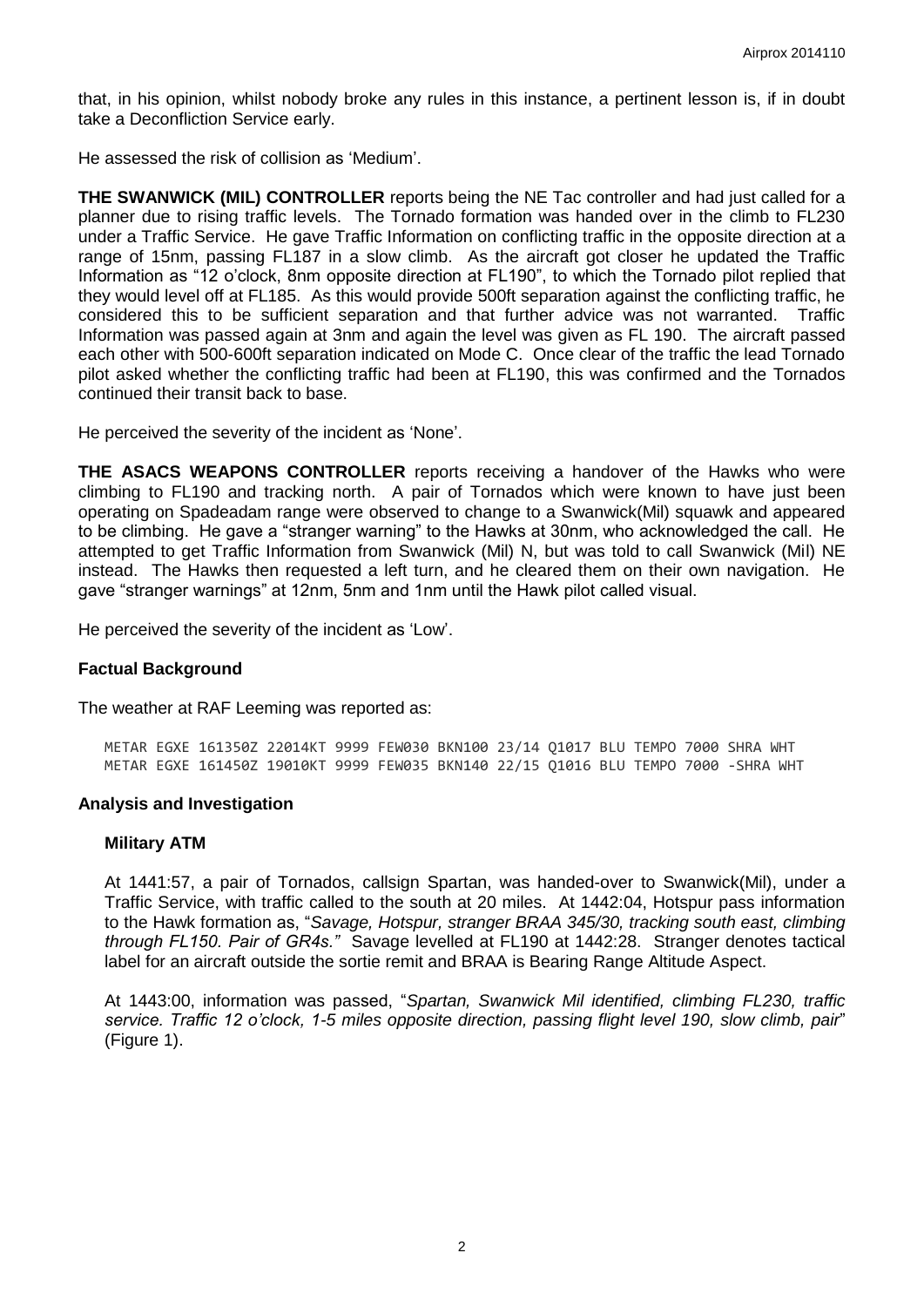

Figure 1: Traffic Information at 1443:00 (Tornado lead 6055; Hawks 5122/23)

At 1443:10, Savage informed Hotspur that they were turning left 30°; Hotspur confirmed that Savage was clear for own navigation. Hotspur updated information at 1443:24 (Figure 2), "S*avage, Hotspur, update traffic BRAA 335/12, tracking south FL165."*



Figure 2: Traffic Information at 1443:24.

Spartan called levelling-off, FL185, at 1443:32. Swanwick(Mil) replied at 1443:36 with, "*Spartan roger. Spartan previously reported traffic 12 o'clock, 8 miles, opposite direction, FL190*." Spartan replied that Swanwick(Mil) were unreadable and the information was updated at 1443:47 as, "*Spartan previously reported traffic now 12 o'clock, 3 miles, opposite direction, flight level 190*" (Figure 3) .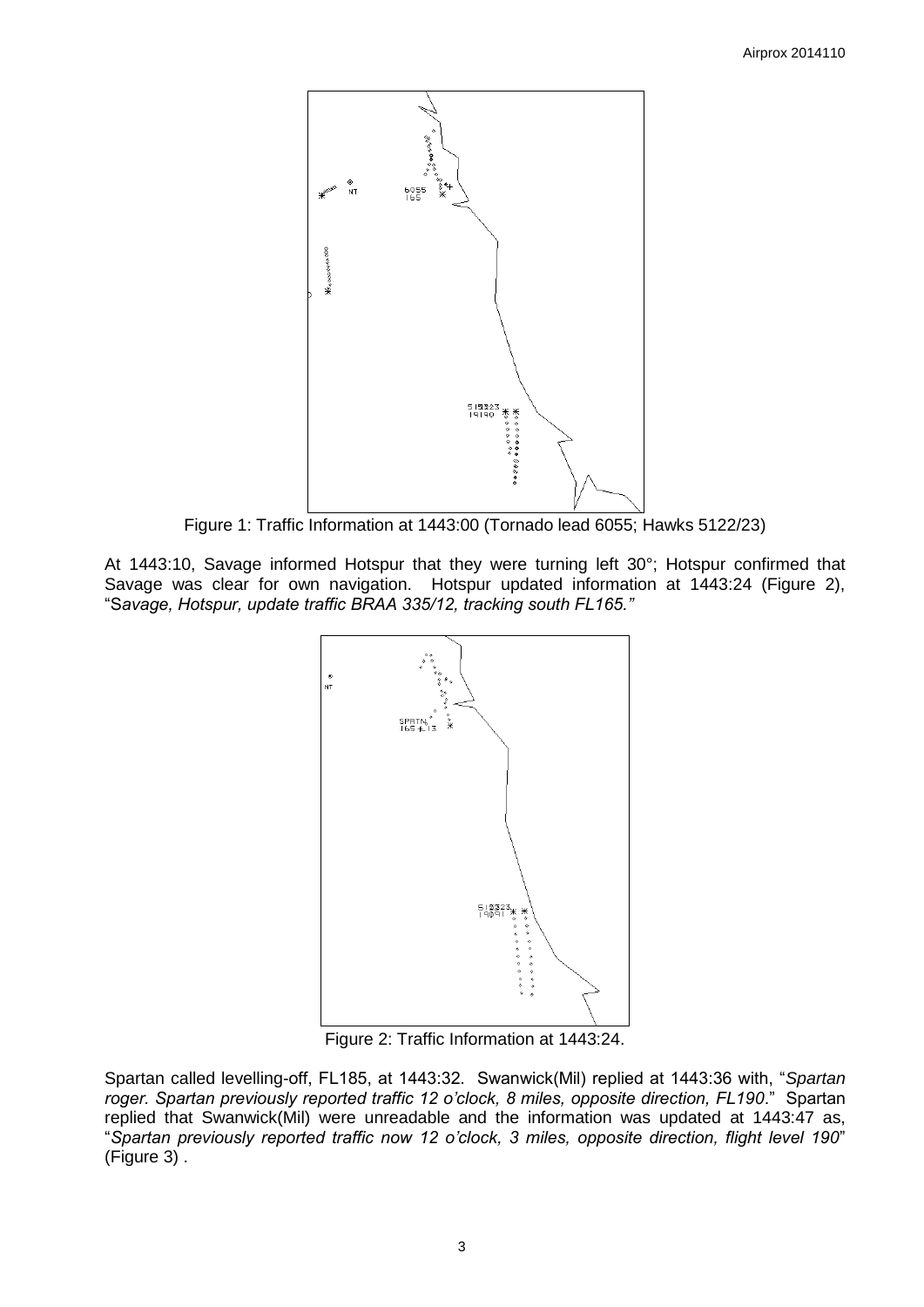

Figure 3: Traffic Information at 1443:32.

At 1443:59, information was updated as, "*Savage, Hotspur, Update stranger BRAA 330/5 tracking south, climbing through FL180*" (Figure 4).



Figure 4: Traffic Information at 1443:59; Hawks post left turn.

Spartan called level at FL185 at 1444:00 and Hotspur updated at 1444:14, "S*avage, Hotspur. Update traffic BRAA 305/1 tracking south, climbing through FL180*." (Figure 5)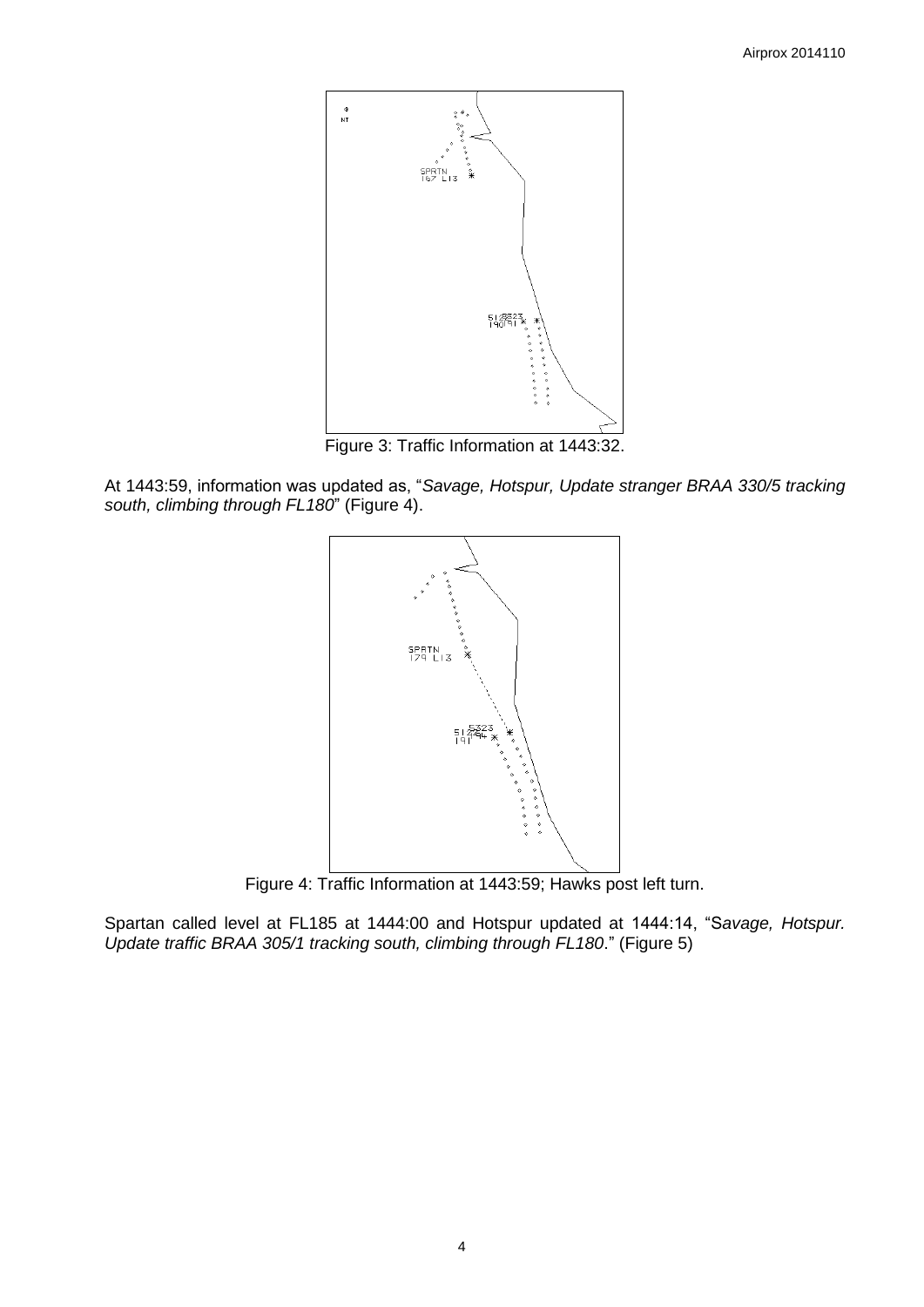

Figure 5: Traffic Information at 1444:14.

At 1444:18, Spartan transmitted, "*Swanwick, Spartan, can you just confirm that traffic we've errr just passed by was at 190 please?"* Savage called visual at the CPA at 1444:19 (0.5nm lateral and 600ft vertical separation).

The Hotspur and Swanwick(Mil) controllers should be commended for providing accurate and persistent sets of Traffic Information to the respective formations. As per the CAP774, deconfliction is not provided under a Traffic Service but controllers should take into account traffic in the immediate vicinity so that a risk of collision is not knowingly introduced by the instructions passed. The respective formations were under their own navigation but the radar-derived information clearly demonstrated aircraft with the potential to conflict. Hotspur provided information at 30nm and Swanwick(Mil) at 15nm; Hotspur had attempted to coordinate but no agreement was obtained. Both controllers had spotted the potential conflict and had provided updates. The Swanwick(Mil) controller recognised that Spartan had levelled at FL185 and this provided 500ft separation vertically. Had the Tornados not provided a solution to the conflict, it would be expected that both controllers would have offered a solution, as duty of care. (Note that separation is not required under a Traffic Service but had coordination been required, 1000ft separation would be the norm between Swanwick(Mil) and the CRC controllers; in extremis, Swanwick(Mil) could provide 500ft vertical separation, on the agreement of both pilots).

The Tornado crews were initially informed of Hawks passing FL190 in a slow climb. The Hawks levelled at FL190 and on the basis of the first piece of Traffic Information, the aircrew may have anticipated more vertical separation with the Hawks. The Tornado crew had envisaged a conflict and they resolved it by stopping climb at FL185, building in height separation. The captain understood his responsibilities under a Traffic Service and acted to build in separation.

Despite the Traffic Information at 1442:04, the left turn 30° taken at 1443:10 had taken the Hawks onto a converging course with the Tornados. Following a further update, the Hawk crew considered the traffic to be passing right to left and not coordinated in height; a right-hand turn was initiated shortly before passing over the Tornados. The last piece of information from Hotspur indicated that Spartan were still climbing through FL180; the constant updates would have provided information to aid lookout and amplified the controller concern. The earlier left turn had actually placed the aircraft on a converging heading and this was maintained despite regular updates. The information passed in the BRAA format to the Hawks (in transit to the exercise area) may have been more difficult to assimilate than the information passed to the Tornados (in transit back to base), that traffic was 12 o'clock, converging.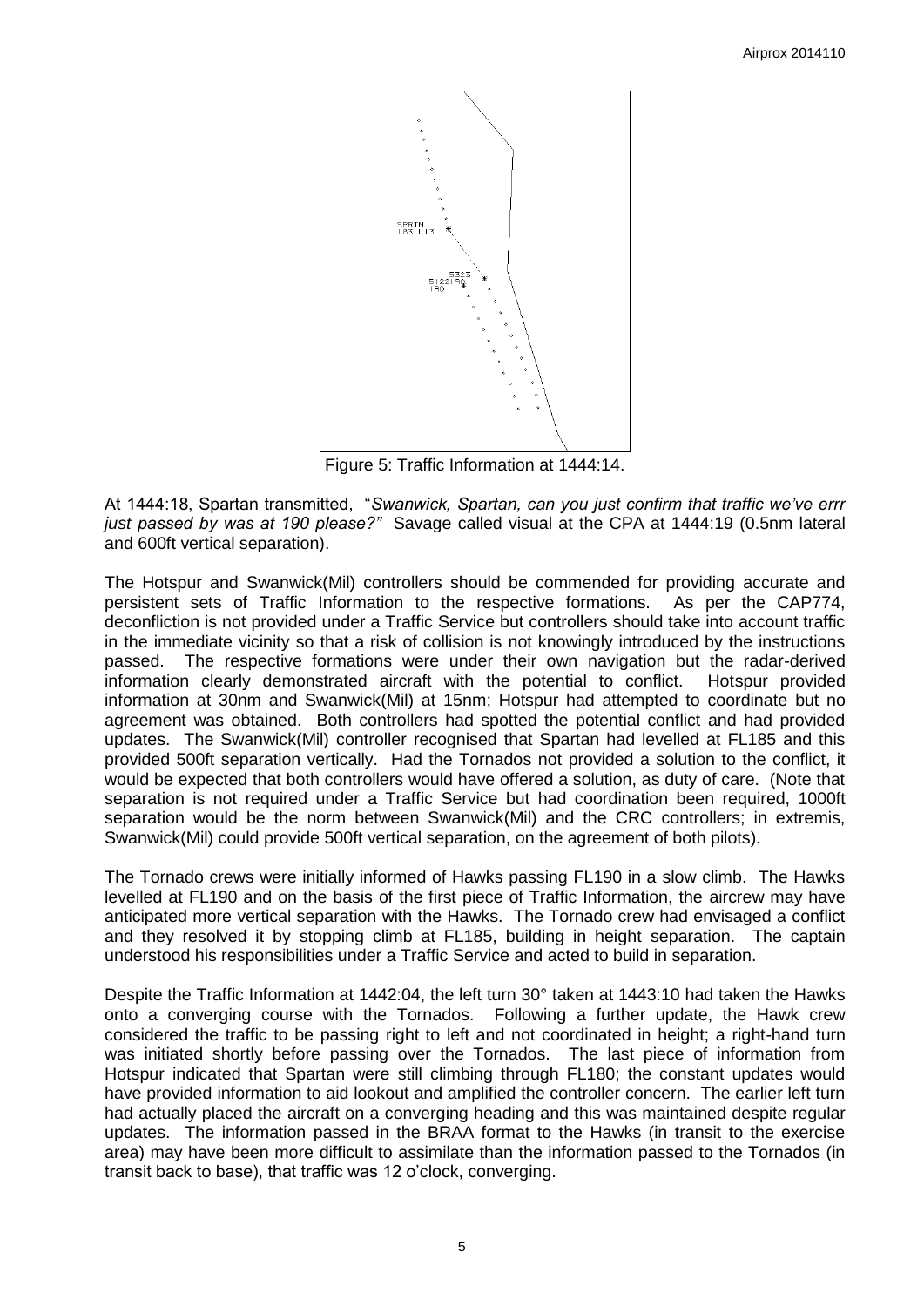Neither aircraft formation were fitted with an Airborne Collision Avoidance System. The barrier provided by the surveillance-derived Traffic Information assisted the crews in understanding the potential confliction and ultimately led to the Tornados capping their climb. The type of service put the onus for separation on the crews and this depended upon the scan and accuracy of the controller Traffic Information. The visibility on the day, and fact that both crews were VMC, allowed a sufficient lookout to avoid a collision, although the closing speeds did not afford a great deal of time see and avoid.

# **UKAB Secretariat**

Both pilots shared an equal responsibility to avoid a collision, and for not flying into such proximity as to create a danger of collision<sup>2</sup>, the geometry was head-on; therefore, if the pilots perceived there to be a risk of collision, both pilots were required to alter course to the right<sup>3</sup>.

# **Comments**

# **HQ Air Command**

This incident reinforces the need to assimilate and act upon the Traffic Information passed by controllers. The Tornados reacted appropriately to the information they had been given though, by their own admission, could have levelled sooner to build in more vertical separation. However, in the case of the Hawks the Traffic Information they received was timely and accurate but the fact that the tracks were converging on a collision course was not passed. Whilst this is entirely in accordance with current procedures, the lack of additional descriptors as to the relative motion of the tracks may have restricted the Hawk pilots' mental model of the situation; therefore, GCI controllers should be encouraged to use phrases such as "closing, converging, parallel, same direction, overtaking, crossing right to left" etc when not in the tactical portion of the mission.

## **Summary**

An Airprox was reported on 16 July 2014 between a formation of two Hawks at FL190, receiving a Traffic Service from ASACs at Boulmer and a formation of two Tornados climbing to FL230 receiving a Traffic Service from Swanwick (Mil). Both formations received Traffic Information on numerous occasions and the Tornados elected to level off at FL185. Once visual the Hawks avoided by "climbing slightly" and the Tornados by bunting down.

### **PART B: SUMMARY OF THE BOARD'S DISCUSSIONS**

Information available included reports from the pilots of both aircraft, transcripts of the relevant RT frequencies, radar photographs/video recordings, reports from the air traffic controllers involved and reports from the appropriate ATC and operating authorities.

The Board first looked at the actions of the Hawk pilots, they were transiting at FL190 and receiving a Traffic Service from the weapons controller at Boulmer. They received Traffic Information on the opposing traffic on 4 occasions; however, the situational awareness of the crews meant that they perceived that their turn to the left would deconflict them from the opposite direction traffic, when in fact it put them onto a reciprocal heading. One of the reasons for this was thought to be because the ASACs controller gave the range and bearing in BRAA format rather than the usual air traffic format, and that the phrase "converging" would have provided better situational awareness in this situation. The ASACs SME opined that the use of BRAA may have been because the Hawks had already been cleared to operate and that this led the controller to use the format normally associated with the tactical operation. However, it was clear from the radar picture that the Hawks had not yet commenced their manoeuvring and were still in the transit. The Board agreed that giving Traffic Information in the BRAA format in this case had left the Hawks pilots with an unclear picture of the

 $\overline{\phantom{a}}$ 

 $2$  Rules of the Air 2007 (as amended), Rule 8 (Avoiding Aerial Collisions)

<sup>&</sup>lt;sup>3</sup> Ibid., Rule 10 (Approaching head-on)